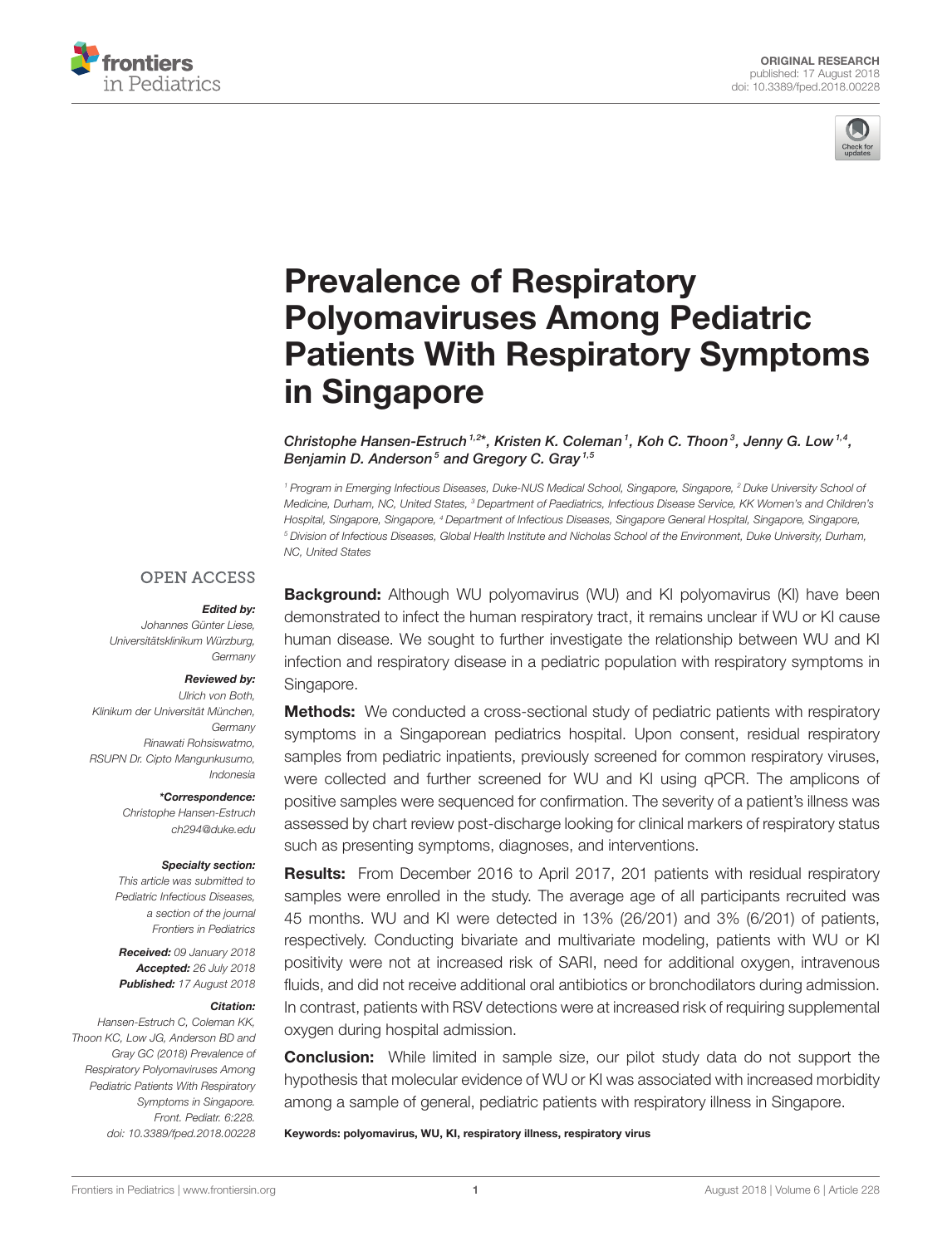# INTRODUCTION

Human polyomaviruses are non-enveloped DNA viruses known to cause disease in immunosuppressed human populations by infecting the urinary tract and central nervous system. However, recent clinical studies using molecular assays to monitor for polyomavirus infections in pediatric patients have revealed an association between respiratory disease and two newly discovered polyomaviruses, WU polyomavirus (WU), and KI polyomavirus (KI) [\(1–](#page-8-0)[6\)](#page-8-1). Recently, the International Committee on Taxonomy of Viruses has classified WU and Kl as polyomavirus species 4 and 3, respectively. Potential for these respiratory polyomaviruses to cause or

worsen disease has been suggested by an observed positive relationship between real-time PCR Ct values from KI-positive patient samples and the severity of respiratory symptoms [\(7\)](#page-8-2).

Even though WU and KI were only recently discovered in 2007, researchers have established a worldwide presence spanning North America, Europe, Asia [\(2,](#page-8-3) [8–](#page-8-4)[13\)](#page-8-5). The majority of respiratory polyomavirus studies have focused upon archived clinical samples and have not provided detailed clinical data regarding the symptoms experienced by polyomavirus infected patients [\(2,](#page-8-3) [8](#page-8-4)[–13\)](#page-8-5). As a result, the clinical implications and burden on health systems of WU and KI infection are not well known. Although WU and KI have been demonstrated to infect

<span id="page-1-0"></span>TABLE 1 | Characteristics of 201 pediatric study subjects and an examination of their risk factors for severe acute respiratory infection (SARI), Singapore December 2016 to April 2017.

|                                                    | <b>Patients without</b><br>SARI $n = 60$ | <b>Patients with SARI</b><br>$n = 141$ | Unadjusted<br>comparisons | <b>Adjusted</b><br>comparisons |
|----------------------------------------------------|------------------------------------------|----------------------------------------|---------------------------|--------------------------------|
| Mean age (months)                                  | 47.4                                     | 44.2                                   | $p$ -value = 0.69         |                                |
| Gender                                             |                                          |                                        |                           |                                |
| Male                                               | 35 (58%)                                 | 79 (56%)                               |                           |                                |
| Female                                             | 25 (42%)                                 | 62 (44%)                               |                           |                                |
| Age-group                                          |                                          |                                        |                           |                                |
| Less than 32 months                                | 24 (40.00%)                              | 74 (52.48%)                            |                           |                                |
| 32 months or older                                 | 36 (60.00%)                              | 67 (47.52%)                            |                           |                                |
| Presence of Runny Nose on Admission                |                                          |                                        |                           |                                |
| Yes                                                | 23 (38.33%)                              | 85 (60.28%)                            | $PR = 1.3195\%$ CI        | $PR = 1.2795\%$ CI             |
| <b>No</b>                                          | 37 (61.67%)                              | 56 (39.72%)                            | $(1.08 - 1.59)$           | $(1.06 - 1.51)$                |
| Asthma diagnosis                                   |                                          |                                        |                           |                                |
| Yes                                                | 9(15%)                                   | 6(4%)                                  | $PR = 0.5595\%$ CI        | -Not Significant-              |
| No                                                 | 51 (85%)                                 | 135 (96%)                              | $(0.29 - 1.03)$           |                                |
| Pneumonia diagnosis                                |                                          |                                        |                           |                                |
| Yes                                                | 1(1.67%)                                 | 25 (17.73%)                            | $PR = 1.4595\%$ CI        | -Not Significant-              |
| <b>No</b>                                          | 59 (98.33%)                              | 116 (82.27%)                           | $(1.27 - 1.65)$           |                                |
| Received oral antibiotics during admission         |                                          |                                        |                           |                                |
| Yes                                                | 14 (23%)                                 | 74 (52%)                               | $PR = 1.4295\%$ CI        | $PR = 1.3995\%$ CI             |
| <b>No</b>                                          | 46 (77%)                                 | 67 (48%)                               | $(1.19 - 1.69)$           | $(1.17 - 1.65)$                |
| Molecular detection of WU                          |                                          |                                        |                           |                                |
| Yes                                                | 4(6.7%)                                  | 22 (15.6%)                             | $PR = 1.2495\%$ CI        | -Not significant-              |
| <b>No</b>                                          | 56 (93.3%)                               | 119 (84.4%)                            | $(1.03 - 1.51)$           |                                |
| Molecular detection of KI                          |                                          |                                        |                           |                                |
| Yes                                                | $0(0\%)$                                 | 6(3.16%)                               |                           |                                |
| <b>No</b>                                          | 60 (100%)                                | 135 (95.74%)                           |                           |                                |
| Immunofluorescent detection of adenovirus          |                                          |                                        |                           |                                |
| Yes                                                | $0(0\%)$                                 | $2(1.42\%)$                            |                           |                                |
| <b>No</b>                                          | 60 (100%)                                | 139 (98.58%)                           |                           |                                |
| Immunofluorescent detection of parainfluenza virus |                                          |                                        |                           |                                |
| Yes                                                | $0(0\%)$                                 | $4(2.84\%)$                            |                           |                                |
| <b>No</b>                                          | 60 (100%)                                | 137 (97.16%)                           |                           |                                |
| Immunofluorescent detection of enterovirus         |                                          |                                        |                           |                                |
| Yes                                                | $2(3.33\%)$                              | $1(0.71\%)$                            | $PR = 0.4795\%$ CI        |                                |
| <b>No</b>                                          | 58 (96.67%)                              | 140 (99.29%)                           | $(0.09 - 2.34)$           |                                |
| Immunofluorescent detection of RSV                 |                                          |                                        |                           |                                |
| Yes                                                | $0(0\%)$                                 | 8 (5.67%)                              | $\overline{\phantom{0}}$  |                                |
| <b>No</b>                                          | 60 (100%)                                | 133 (94.33%)                           |                           |                                |
| Immunofluorescent detection of metapneumovirus     |                                          |                                        |                           |                                |
| Yes                                                | 1(1.67%)                                 | 3(2.13%)                               | $PR = 1.0795\%$ CI        |                                |
| <b>No</b>                                          | 59 (98.33%)                              | 138 (97.87%)                           | $(0.60 - 1.90)$           |                                |

Comparison of means was performed using student's t-test. Bivariate analyses were performed using the chi-square or Fisher exact test. Adjusted prevalence ratios were calculated using a stepwise, backwards elimination unconditional logistic regression model.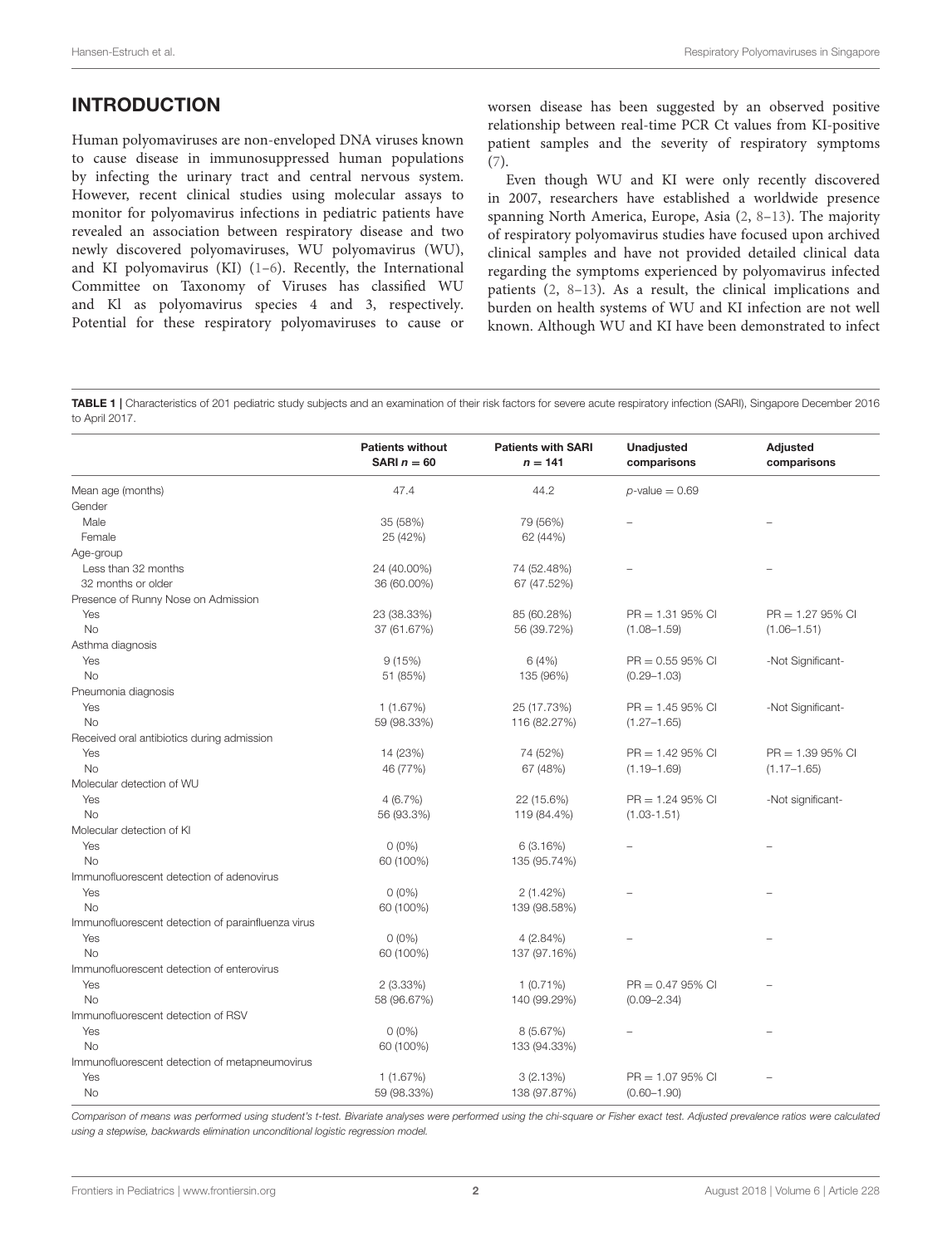<span id="page-2-0"></span>TABLE 2 | Characteristics of 201 pediatric study subjects and an examination of their risk factors for the use of additional oxygen (O2), Singapore December 2016 to April 2017.

|                                                | Patients not requiring O2<br>$(n = 157)$ | Patients requiring O2<br>$(n = 44)$ | Unadjusted<br>comparisons | Adjusted<br>comparisons |
|------------------------------------------------|------------------------------------------|-------------------------------------|---------------------------|-------------------------|
| Age-group                                      |                                          |                                     |                           |                         |
| Less than 32 months                            | 77 (49.04%)                              | 21 (47.73%)                         |                           |                         |
| 32 months or older                             | 80 (50.96%)                              | 23 (52.27%)                         |                           |                         |
| URTI diagnosis                                 |                                          |                                     |                           |                         |
| Yes                                            | 45 (28.66%)                              | 2(4.55%)                            | $PR = 0.1695\%$ CI        | -Not significant-       |
| <b>No</b>                                      | 112 (71.34%)                             | 42 (95.45%)                         | $(0.04 - 0.62)$           |                         |
| Asthma diagnosis                               |                                          |                                     |                           |                         |
| Yes                                            | 5(3.18%)                                 | 10 (22.73%)                         | $PR = 3.6595\%$ CI        | -Not significant-       |
| <b>No</b>                                      | 152 (96.82%)                             | 34 (77.27%)                         | $(2.28 - 5.83)$           |                         |
| Bronchitis diagnosis                           |                                          |                                     |                           |                         |
| Yes                                            | 24 (15.3%)                               | 15 (34.1%)                          | $PR = 2.1495\%$ CI        | -Not significant-       |
| <b>No</b>                                      | 133 (84.7%)                              | 29 (65.9%)                          | $(1.28 - 3.60)$           |                         |
| Use of bronchodilators                         |                                          |                                     |                           |                         |
| Yes                                            | 34 (21.66%)                              | 39 (88.64%)                         | $PR = 13.6795\%$ CI       | $PR = 12.6095\%$ CI     |
| <b>No</b>                                      | 123 (78.34%)                             | 5(11.36%)                           | $(5.64 - 33.16)$          | $(5.17 - 30.68)$        |
| Diagnosis of Pneumonia                         |                                          |                                     |                           |                         |
| Yes                                            | 19 (21.66%)                              | 7 (88.64%)                          | $PR = 1.2795\%$ CI        | ÷                       |
| <b>No</b>                                      | 138 (78.34%)                             | 37 (11.36%)                         | $(0.64 - 2.55)$           |                         |
| Molecular detection of WU                      |                                          |                                     |                           |                         |
| Yes                                            | 21 (13.38%)                              | 5 (11.36%)                          | $PR = 0.8695\%$ CI        |                         |
| <b>No</b>                                      | 56 (93.3%)                               | 119 (84.4%)                         | $(0.37 - 1.99)$           |                         |
| Molecular detection of KI                      |                                          |                                     |                           |                         |
| Yes                                            | 6 (3.82%)                                | $0(0\%)$                            |                           |                         |
| <b>No</b>                                      | 151 (96.18%)                             | 44 (100%)                           |                           |                         |
| Immunofluorescent detection of adenovirus      |                                          |                                     |                           |                         |
| Yes                                            | 2(1.27%)                                 | $0(0\%)$                            |                           |                         |
| <b>No</b>                                      | 155 (98.73%)                             | 44 (100%)                           |                           |                         |
| Immunofluorescent detection of parainfluenza   |                                          |                                     |                           |                         |
| Yes                                            | 4(2.55%)                                 | $0(0\%)$                            |                           |                         |
| <b>No</b>                                      | 153 (97.45%)                             | 44 (100%)                           |                           |                         |
| Immunofluorescent detection of enterovirus     |                                          |                                     |                           |                         |
| Yes                                            | $3(1.91\%)$                              | $0(0\%)$                            | $\overline{\phantom{a}}$  |                         |
| <b>No</b>                                      | 154 (98.09%)                             | 44 (100%)                           |                           |                         |
| Immunofluorescent detection of RSV             |                                          |                                     |                           |                         |
| Yes                                            | $1(0.64\%)$                              | 7 (15.91%)                          | $PR = 4.5695\%$ Cl        | $PR = 1.7795\%$ CI      |
| <b>No</b>                                      | 156 (99.36%)                             | 37 (84.09%)                         | $(3.09 - 6.74)$           | $(1.23 - 2.58)$         |
| Immunofluorescent detection of metapneumovirus |                                          |                                     |                           | ÷                       |
| Yes                                            | $3(1.91\%)$                              | 1(2.27%)                            |                           |                         |
| <b>No</b>                                      | 154 (98.09%)                             | 43 (97.73%)                         |                           |                         |

Comparison of means was performed using student's t-test. Bivariate analyses were performed using the chi-square or Fisher exact test. Adjusted prevalence ratios were calculated using a stepwise, backwards elimination unconditional logistic regression model.

the human respiratory tract, it remains unclear how often WU and KI infections cause clinical signs or symptoms [\(14,](#page-8-6) [15\)](#page-8-7). In this study, we sought to further investigate the relationship between respiratory disease and WU and KI infection by conducting surveillance for these viruses among Singaporean pediatric patients experiencing respiratory illness to evaluate the severity of their disease using clinical markers of respiratory status or disease severity.

## METHODS

## Patient Sample and Clinical Data Collection

We conducted a cross-sectional study of general pediatric inpatients who were screened for respiratory viruses at a public Singaporean children's hospital, from December 2016 to April 2017. Inclusion criteria for the study were simply hospitalized patients who received a screening viral respiratory panel. This panel was ordered by the attending medical team in charge of the patients' care and was independent of the study team. The screening panel was ordered within 24h of respiratory symptom onset and may have been ordered in conjunction with other microbiological testing depending on the patient case. Upon receiving informed consent from these patients and the parents or guardians of these patients, residual samples from clinical respiratory specimens were obtained from the inhouse clinical microbiology laboratory (CML) for processing. Patient clinical data, including presenting symptoms and clinical interventions, were collected by chart review after discharge. We selected the pediatric population as this demographic is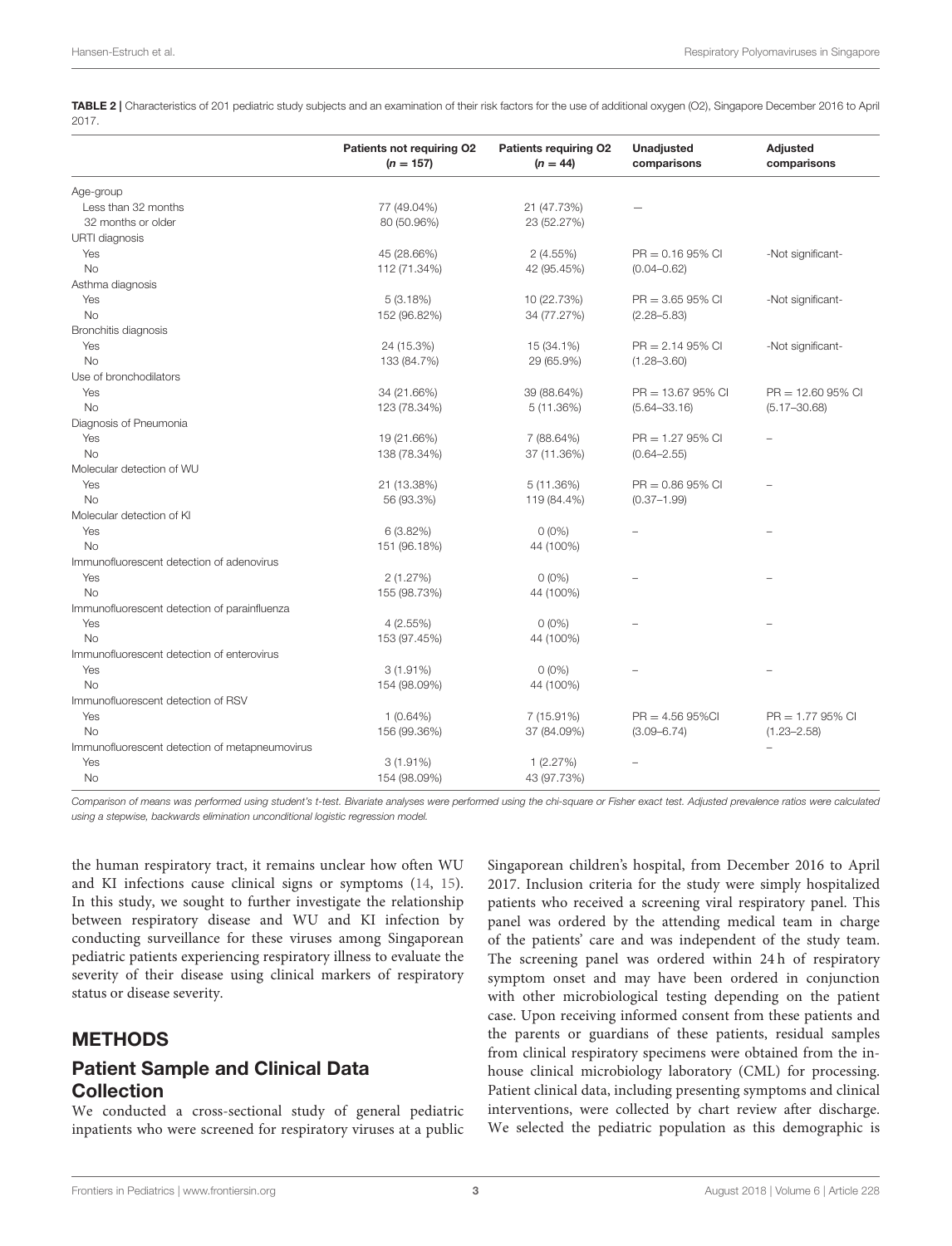<span id="page-3-0"></span>TABLE 3 | Characteristics of 201 pediatric study subjects and an examination of their risk factors for the use of intravenous fluids (IVF), Singapore December 2016 to April 2017.

|                                                    | Patients not requiring IVF<br>$(n = 139)$ | <b>Patients requiring</b><br><b>IVF</b> $(n = 62)$ | <b>Unadjusted</b><br>comparisons | Adjusted<br>comparisons |
|----------------------------------------------------|-------------------------------------------|----------------------------------------------------|----------------------------------|-------------------------|
|                                                    |                                           |                                                    |                                  |                         |
| Age-group                                          |                                           |                                                    |                                  |                         |
| Less than 32 months                                | 64 (46.04%)                               | 34 (54.84%)                                        |                                  |                         |
| 32 months or older                                 | 75 (53.96%)                               | 28 (45.16%)                                        |                                  |                         |
| Bronchitis diagnosis                               |                                           |                                                    |                                  |                         |
| Yes                                                | 33 (23.74%)                               | 6(9.68%)                                           | PR=0.45; 95% CI                  | PR=0.45; 95% CI         |
| <b>No</b>                                          | 106 (76.26%)                              | 56 (90.32%)                                        | $(0.21 - 0.96)$                  | $(0.21 - 0.96)$         |
| Pneumonia diagnosis                                |                                           |                                                    |                                  |                         |
| Yes                                                | 14 (10.07%)                               | 12 (19.35%)                                        | PR= 1.62 95% CI                  | -Not significant-       |
| <b>No</b>                                          | 125 (89.93%)                              | 50 (80.65%)                                        | $(1.00 - 2.60)$                  |                         |
| Molecular detection of WU                          |                                           |                                                    |                                  |                         |
| Yes                                                | 17 (12.23%)                               | $9(14.52\%)$                                       | PR=1.14 95% CI                   |                         |
| <b>No</b>                                          | 122 (87.77%)                              | 53 (85.48%)                                        | $(0.64 - 2.03)$                  |                         |
| Molecular detection of KI                          |                                           |                                                    |                                  |                         |
| Yes                                                | 4(2.88%)                                  | 2(3.23%)                                           | PR=1.08 95% CI                   |                         |
| <b>No</b>                                          | 135 (97.12%)                              | 60 (96.77%)                                        | $(0.34 - 3.42)$                  |                         |
| Immunofluorescent detection of adenovirus          |                                           |                                                    |                                  |                         |
| Yes                                                | $1(0.72\%)$                               | 1(1.61%)                                           |                                  |                         |
| <b>No</b>                                          | 138 (99.28%)                              | 61 (98.39%)                                        |                                  |                         |
| Immunofluorescent detection of parainfluenza virus |                                           |                                                    |                                  |                         |
| Yes                                                | 3(2.16%)                                  | 1(1.61%)                                           |                                  |                         |
| <b>No</b>                                          | 136 (97.84%)                              | 61 (98.39%)                                        |                                  |                         |
| Immunofluorescent detection of enterovirus         |                                           |                                                    |                                  |                         |
| Yes                                                | $2(1.44\%)$                               | 1(1.61%)                                           |                                  |                         |
| <b>No</b>                                          | 137 (98.56%)                              | 61 (98.39%)                                        |                                  |                         |
| Immunofluorescent detection of RSV                 |                                           |                                                    |                                  |                         |
| Yes                                                | $5(3.60\%)$                               | $3(4.84\%)$                                        |                                  |                         |
| <b>No</b>                                          | 134 (96.40%)                              | 59 (95.16%)                                        |                                  |                         |
| Immunofluorescent detection of metapneumovirus     |                                           |                                                    |                                  |                         |
| Yes                                                | 3(2.16%)                                  | 1(1.61%)                                           |                                  |                         |
| <b>No</b>                                          | 136 (97.84%)                              | 61 (98.39%)                                        |                                  |                         |

Comparison of means was performed using student's t-test. Bivariate analyses were performed using the chi-square or Fisher exact test. Adjusted prevalence ratios were calculated using a stepwise, backwards elimination unconditional logistic regression model.

commonly afflicted with respiratory infections. This study was approved by the SingHealth IRB (CIRB Ref No.: 2016/2952) and the Duke IRB (Ref No.: Pro00079130).

### Sample Processing

The CML screens clinical respiratory samples with the D3 Double Duet DFA (Direct Fluorescent Antibody) Respiratory Virus Screening and ID Kit (REF: I-01-320000, Quidel, San Diego, CA, USA) for influenza virus types A and B, respiratory syncytial virus (RSV), metapneumovirus (MPV), adenovirus, and parainfluenza virus types 1, 2, and 3. Samples positive for influenza A, B or adenovirus were sent to the Ministry of Health, Singapore laboratory for further processing and were not included in our study.

DNA was extracted from the residual respiratory samples using Qiagen DNA Blood Mini Kit (Cat No 51106: Qiagen, Hilden, Germany), following the instructions provided by the manufacturer. Previously identified primers, covering the small T antigen of KI and the VP2 regulatory region of WU, were used for TaqMan<sup>TM</sup> real-time PCR (qPCR) [\(16\)](#page-8-8). Specific primers and probes included:

KI forward (KI-B-4603-F): GAATGCATTGGCATTCGTGA

KI reverse (KI-B-4668-R): GCTGCAATAAGTTTAGATTAG **TTGGTGC** 

KI probe (KI-B-4632-TM): fam-TGTAGCCATGA ATGCATACATCCCACTGC-tamra WU forward (WU-C-4824-F): GGCACGGCGCCAACT WU reverse (WU-C-4898-R): CCTGTTGTAGGCCTTACTT ACCTGTA WU probe (WU-C-4861-TM): fam-TGCCATACCA ACACAGCTGCTGAGC-tamra

All respiratory samples were initially screened using qPCR conducted on a BIO-RAD CFX 96 (Hercules, CA, USA) with the QIAGEN QuantiNova Probe PCR kit (Cat No: 208254, Qiagen, Hilden, Germany). Briefly, the mix contained 10 µL of probe PCR Master mix, 0.8 µL each of 10µM forward and reverse primer,  $0.4 \mu L$  of  $10 \mu M$  probe,  $3 \mu L$  of nucleasefree water, and  $5 \mu l$  of sample nucleic acid extract in a final reaction volume of 20  $\mu$ L. The samples were cycled under the following conditions: initial denaturation of 15 min at 95◦C, 55 cycles of denaturation at 95◦C for 15 s, and extension at 60◦C for 1 min. Included in each experiment was a negative (no template) control and a positive control of a oligonucleotide taken from the VP2 region of the WU strain S3 (Genbank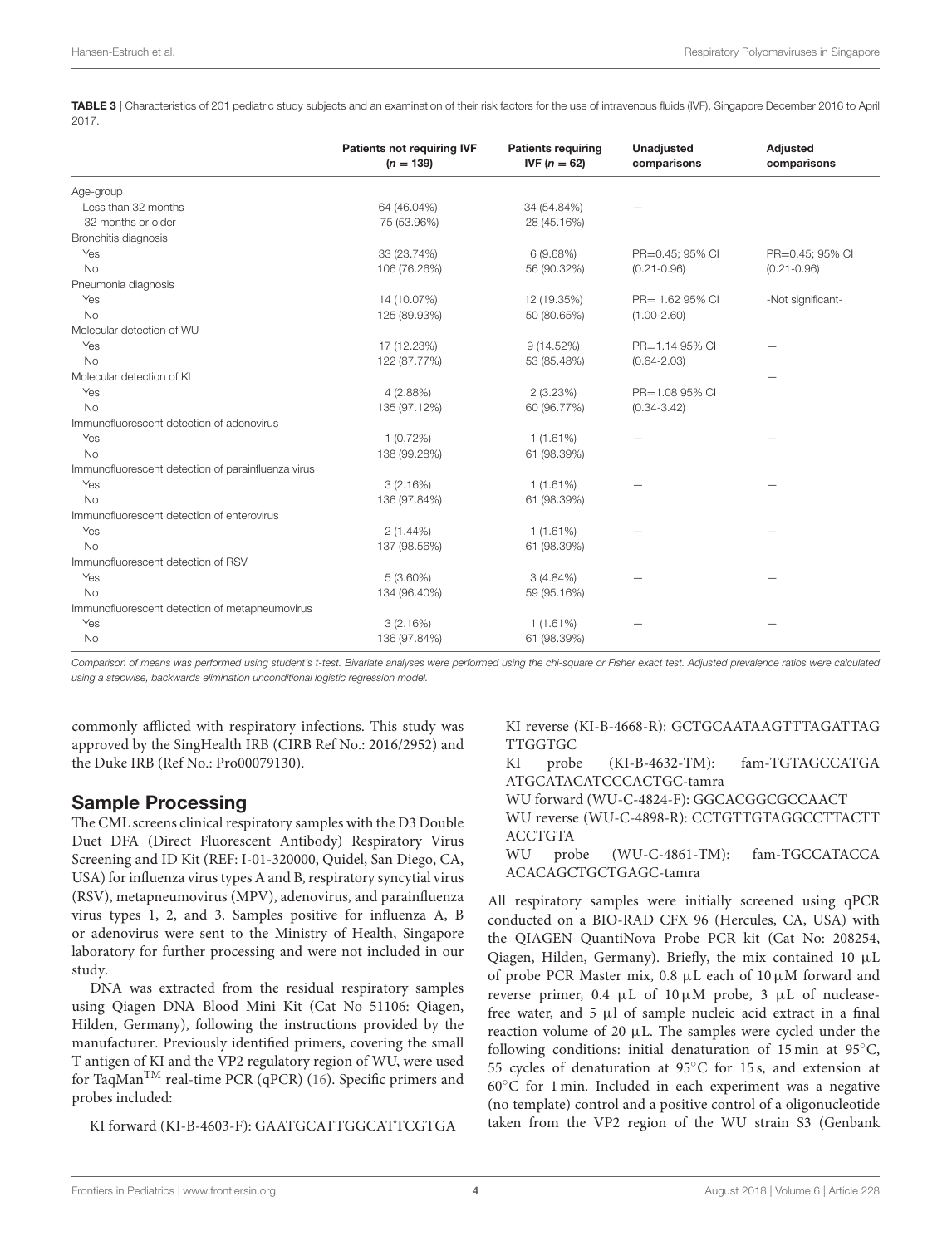<span id="page-4-0"></span>TABLE 4 | Characteristics of 201 pediatric study subjects and an examination of their risk factors in association with length of stay (LOS), Singapore December 2016 to April 2017.

|                                                    | Patients with LOS <<br>3days $(n = 98)$ | Patients with LOS $\geq$<br>3days ( $n = 103$ ) | <b>Unadjusted</b><br>comparisons | <b>Adjusted</b><br>comparisons |
|----------------------------------------------------|-----------------------------------------|-------------------------------------------------|----------------------------------|--------------------------------|
| Age-group                                          |                                         |                                                 |                                  |                                |
| Less than 32 months                                | 44 (44.90%)                             | 56 (54.37%)                                     |                                  |                                |
| 32 months or older                                 | 54 (55.10%)                             | 47 (45.63%)                                     |                                  |                                |
| Bronchitis diagnosis                               |                                         |                                                 |                                  |                                |
| Yes                                                | 26 (26.53%)                             | 13 (12.62%)                                     | $PR = 0.695\%$ CI                | -Not significant-              |
| <b>No</b>                                          | 72 (73.47%)                             | 90 (87.38%)                                     | $(0.38 - 0.95)$                  |                                |
| Asthma diagnosis                                   |                                         |                                                 |                                  |                                |
| Yes                                                | 12 (12.24%)                             | $3(2.91\%)$                                     | PR=0.37 95%Cl                    | -Not significant-              |
| <b>No</b>                                          | 86 (87.76%)                             | 100 (97.09%)                                    | $(0.13 - 1.03)$                  |                                |
| Received IV fluids during admission                |                                         |                                                 |                                  |                                |
| Yes                                                | 18 (18.37%)                             | 44 (42.72%)                                     | $PR = 1.6795\%$ Cl               | $PR = 1.5195\%CI$              |
| <b>No</b>                                          | 80 (81.63%)                             | 59 (57.28%)                                     | $(1.30 - 2.14)$                  | $(1.18 - 1.93)$                |
| Received bronchodilators during admission          |                                         |                                                 |                                  |                                |
| Yes                                                | 43 (43.88%)                             | 30 (29.13%)                                     | $PR = 0.7295\%$ CI               | -Not significant-              |
| No                                                 | 55 (56.12%)                             | 73 (70.87%)                                     | $(0.53 - 0.96)$                  |                                |
| Received oral antibiotics during admission         |                                         |                                                 |                                  |                                |
| Yes                                                | 31 (31.63%)                             | 57 (55.34%)                                     | $PR = 1.5995\%$ Cl               | $PR = 1.4395\%CI$              |
| <b>No</b>                                          | 67 (68.37%)                             | 46 (44.66%)                                     | $(1.21 - 2.08)$                  | $(1.10 - 1.85)$                |
| Molecular detection of WU                          |                                         |                                                 |                                  |                                |
| Yes                                                | 15 (17.05%)                             | 11 (9.73%)                                      |                                  |                                |
| <b>No</b>                                          | 73 (82.95%)                             | 102 (90.27%)                                    |                                  |                                |
| Molecular detection of KI                          |                                         |                                                 |                                  |                                |
| Yes                                                | 4(4.08%)                                | $2(1.94\%)$                                     |                                  |                                |
| <b>No</b>                                          | 94 (95.92%)                             | 101 (98.06%)                                    |                                  |                                |
| Immunofluorescent detection of adenovirus          |                                         |                                                 |                                  |                                |
| Yes                                                | $0(0\%)$                                | $2(1.94\%)$                                     |                                  |                                |
| <b>No</b>                                          | 100 (100%)                              | 101 (98.06%)                                    |                                  |                                |
| Immunofluorescent detection of parainfluenza virus |                                         |                                                 |                                  |                                |
| Yes                                                | 3(3.06%)                                | 1(0.97%)                                        |                                  |                                |
| <b>No</b>                                          | 95 (96.94%)                             | 100 (99.03%)                                    |                                  |                                |
| Immunofluorescent detection of enterovirus         |                                         |                                                 |                                  |                                |
| Yes                                                | $1(1.02\%)$                             | $2(1.94\%)$                                     |                                  |                                |
| No                                                 | 97 (98.98%)                             | 101 (98.06%)                                    |                                  |                                |
| Immunofluorescent detection of RSV                 |                                         |                                                 |                                  |                                |
| Yes                                                | $5(5.10\%)$                             | $3(2.91\%)$                                     |                                  |                                |
| No                                                 | 93 (94.90%)                             | 98 (97.09%)                                     |                                  |                                |
| Immunofluorescent detection of metapneumovirus     |                                         |                                                 |                                  |                                |
| Yes                                                | $2(2.04\%)$                             | $2(1.94\%)$                                     |                                  |                                |
| <b>No</b>                                          | 96 (97.96%)                             | 101 (98.06%)                                    |                                  |                                |

Comparison of means was performed using student's t-test. Bivariate analyses were performed using the chi-square or Fisher exact test. Adjusted prevalence ratios were calculated using a stepwise, backwards elimination unconditional logistic regression model.

number EF444552) and the small T antigen region of the KI Stockholm 380 strain (Genbank number EF127908) [\(17\)](#page-8-9). Positive samples were tested again in duplicate under the same conditions and the Ct values were averaged (**[Supplementary Table 1](#page-8-10)**) and were subsequently sequenced for confirmation using previously published sequencing PCR methods [\(1\)](#page-8-0).

### Statistical Methods

Statistical analyses were performed using Stata 14 (Stata Corp, College Station, TX, USA). Initial bivariate screening was conducted between selected covariates of interest and various outcome variables representing respiratory illness severity. A student's t-test for continuous variables, and chi-square or Fisher exact tests for dichotomous or categorical variables, were used. Predictors with a bivariate  $p < 0.1$  were then

included in a stepwise, backward elimination unconditional generalized linear regression model. Predictors with a  $p \leq$ 0.05 were retained in the final model and adjusted prevalence ratios calculated. Outcome variables that were assessed included severe acute respiratory illness (SARI) as defined by the World Health Organization (fever >38C, cough, onset within last 10 days, and requires hospitalization), oxygen delivery, intravenous fluids, length of stay greater than or equal to 3 days, receiving oral antibiotics during admission, and prescription of a bronchodilator [\(18\)](#page-8-11).

## RESULTS

A total of 214 patients and parents or guardians of patients granted informed consent and were enrolled into the study. Data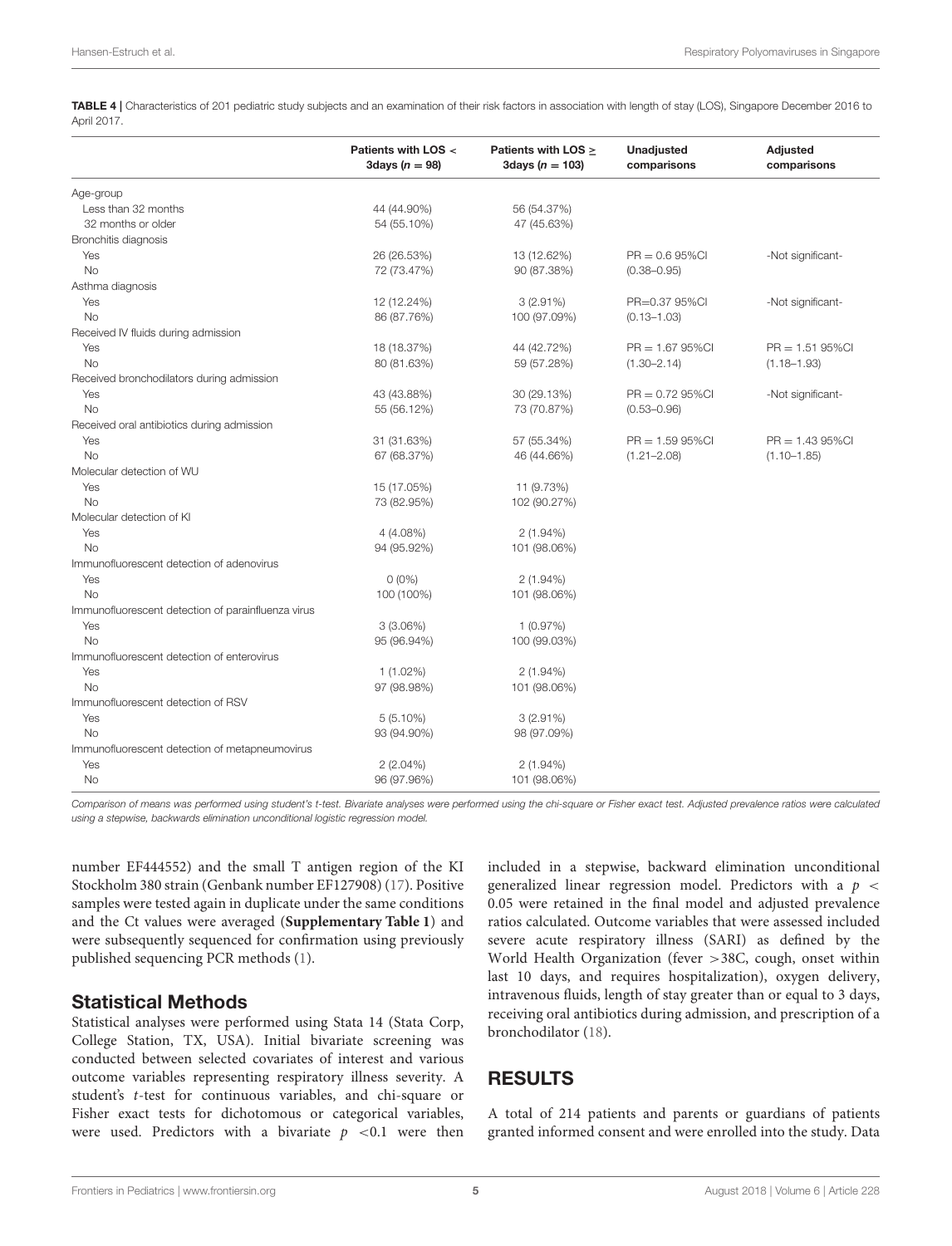<span id="page-5-0"></span>TABLE 5 | Characteristics of 201 pediatric study subjects and an examination of their risk factors for the use of oral antibiotics (abx), Singapore December 2016 to April 2017.

|                                                | <b>Patients not prescribed</b><br>Oral Abx $(n = 113)$ | <b>Patients prescribed</b><br>Oral Abx $(n = 88)$ | <b>Unadjusted</b><br>comparisons | Adjusted<br>comparisons |
|------------------------------------------------|--------------------------------------------------------|---------------------------------------------------|----------------------------------|-------------------------|
| Age-group                                      |                                                        |                                                   |                                  |                         |
| Less than 32 months                            | 50 (44.25%)                                            | 48 (54.55%)                                       |                                  |                         |
| 32 months or older                             | 63 (55.75%)                                            | 40 (45.45%)                                       |                                  |                         |
| URTI diagnosis                                 |                                                        |                                                   |                                  |                         |
| Yes                                            | 32 (28.32%)                                            | 15 (17.05%)                                       | $PR = 0.6795\%$ Cl               |                         |
| <b>No</b>                                      | 81 (71.68%)                                            | 73 (82.95%)                                       | $(0.43 - 1.06)$                  |                         |
| Asthma diagnosis                               |                                                        |                                                   |                                  |                         |
| Yes                                            | 14 (12.39%)                                            | $1(1.14\%)$                                       | $PR = 0.1495\%$ CI               | $-NO$                   |
| <b>No</b>                                      | 99 (87.61%)                                            | 87 (98.86%)                                       | $(0.02 - 0.95)$                  | convergence-*-NoN       |
| Pneumonia diagnosis                            |                                                        |                                                   |                                  |                         |
| Yes                                            | $0(0\%)$                                               | 26 (29.55%)                                       | $PR = 4.57*95\%CI$               | -No convergence-*-N     |
| <b>No</b>                                      | 113 (100%)                                             | 62 (70.45%)                                       | $(1.75 - 7.38)$                  |                         |
| Molecular detection of WU                      |                                                        |                                                   |                                  | ۳                       |
| Yes                                            | 11 (9.73%)                                             | 15 (17.05%)                                       |                                  |                         |
| <b>No</b>                                      | 102 (90.27%)                                           | 73 (82.95%)                                       |                                  |                         |
| Molecular detection of KI                      |                                                        |                                                   |                                  |                         |
| Yes                                            | $4(3.54\%)$                                            | 2(2.27%)                                          |                                  |                         |
| No                                             | 109 (96.46%)                                           | 86 (97.73%)                                       |                                  |                         |
| Immunofluorescent detection of adenovirus      |                                                        |                                                   |                                  |                         |
| Yes                                            | $0(0\%)$                                               | 2(2.27%)                                          | -No Convergence-*                |                         |
| <b>No</b>                                      | 113 (100%)                                             | 86 (97.73%)                                       |                                  |                         |
| Immunofluorescent detection of parainfluenza   |                                                        |                                                   |                                  |                         |
| Yes                                            | 3(2.65%)                                               | $1(1.14\%)$                                       |                                  |                         |
| <b>No</b>                                      | 110 (97.35%)                                           | 87 (98.84%)                                       |                                  |                         |
| Immunofluorescent detection of enterovirus     |                                                        |                                                   |                                  |                         |
| Yes                                            | 2(1.77%)                                               | $1(1.14\%)$                                       |                                  |                         |
| <b>No</b>                                      | 111 (98.23%)                                           | 87 (98.84%)                                       |                                  |                         |
| Immunofluorescent detection of RSV             |                                                        |                                                   |                                  |                         |
| Yes                                            | $4(3.54\%)$                                            | 4 (4.55%)                                         |                                  |                         |
| <b>No</b>                                      | 109 (96.46%)                                           | 84 (95.45%)                                       |                                  |                         |
| Immunofluorescent detection of metapneumovirus |                                                        |                                                   |                                  |                         |
| Yes                                            | $0(0\%)$                                               | 4 (4.55%)                                         | No Convergence-*-                |                         |
| <b>No</b>                                      | 113 (100%)                                             | 84 (95.45%)                                       |                                  |                         |

Comparison of means was performed using student's t-test. Bivariate analyses were performed using the chi-square or Fisher exact test. (\*) Values for pneumonia diagnosis, detection of adenovirus, and detection of metapneumovirus were not suitable for relative risk calculation and required logistic modeling. No adjusted modeling was performed due to lack of convergence.

from nine subjects were removed due to insufficient quantity of residual nasopharyngeal samples. Four more patients were also removed as their paper charts were not traceable. In total, 201 residual samples from unique patients were collected (200 nasopharyngeal swabs and one endotracheal lavage from an intubated patient). Subjects were mostly male (56%) with a mean age of 45 months (**[Table 1](#page-1-0)**). Seventy percent (141/201) of patients enrolled met criteria for SARI.

Overall, WU and KI viruses were detected in 13% (26/201) and 3% (6/201) of patients, respectively. Other respiratory viruses were detected, including adenovirus, parainfluenza, enterovirus, RSV, and metapneumovirus at much lower prevalence. One percent (2/201) of patients had evidence of both WU and KI infection. There were four cases where evidence of WU virus was found with one other virus in the screening panel (parainfluenza virus, RSV, metapneumovirus, rotavirus) yet this number was too low to perform statistical analysis. There were no detected cases of polyomavirus and bacterial coinfection. WU was the most prevalent out of all the viruses detected. Fifty-eight percent of patients infected with WU met clinical criteria for SARI. The prevalence of KI in this study was too low to perform multivariate modeling. Bivariate screening of risk factors for association with SARI revealed six variables to be potentially significant predictors  $(p < 0.1)$ : presence of runny nose, diagnosis of asthma, diagnosis of pneumonia, molecular detection of WU, and receiving oral antibiotics during admission. A stepwise, backward elimination logistic regression model generated from these variables revealed that SARI patients were at higher risk of presenting with a runny nose (adjusted PR = 1.27, 95% C.I. 1.06–1.51) and receiving oral antibiotics during admission (adjusted PR = 1.39, C.I. 1.17–1.65). Neither molecular evidence of WU nor KI were significantly associated with other factors of severe respiratory disease gathered in this study (**[Table 1](#page-1-0)**).

In an examination of risk factors for "requiring supplemental O2," the multivariate model revealed the use of bronchodilators and evidence of RSV infection to be significant predictors (**[Table 2](#page-2-0)**). Multivariate modeling of the outcome "use of intravenous (IV) fluids" revealed a negative association with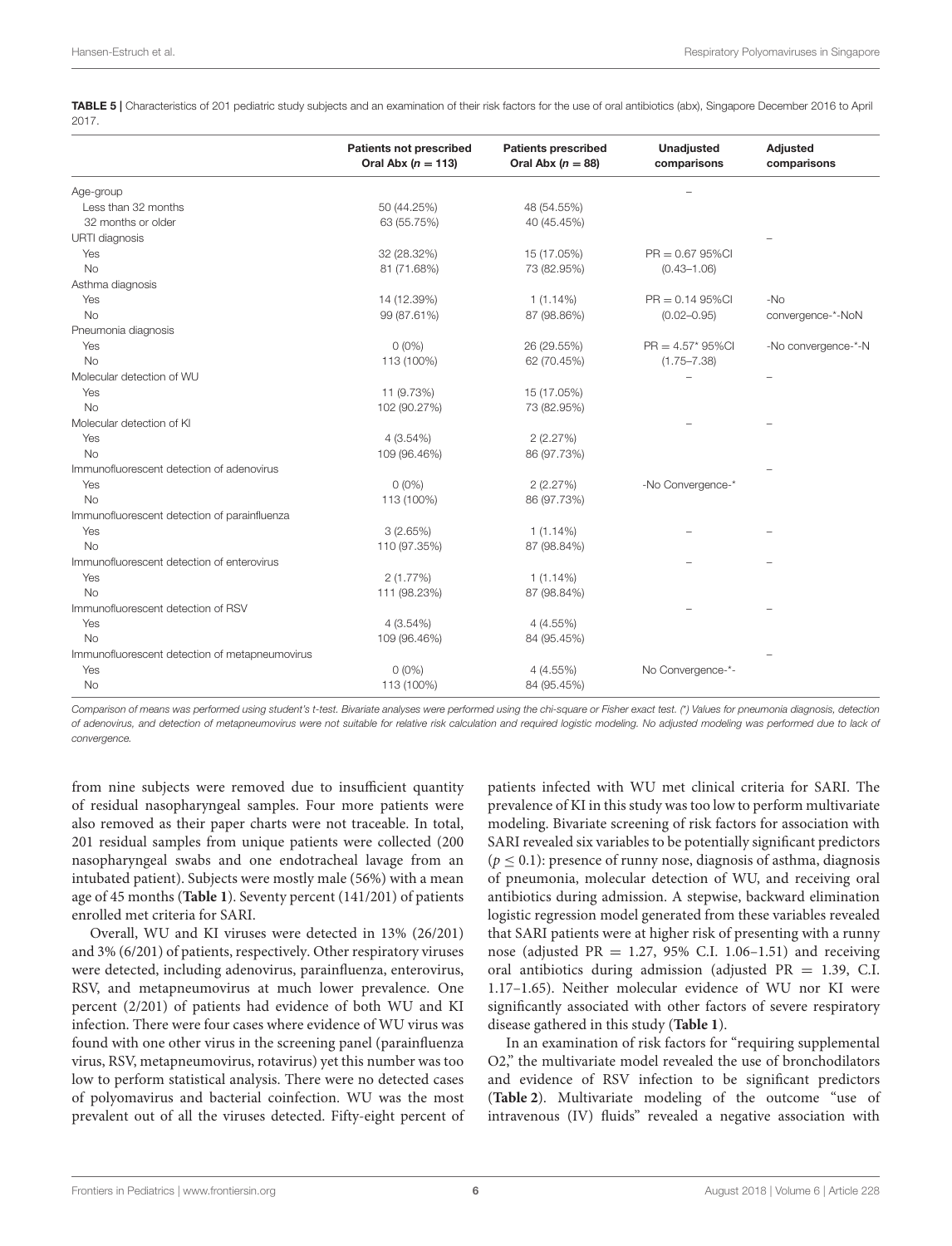<span id="page-6-0"></span>TABLE 6 | Characteristics of 201 pediatric study subjects and an examination of their risk factors for the use of bronchodilators during admission, Singapore December 2016 to April 2017.

|                                                | <b>Patients not prescribed</b><br>dilators ( $n = 128$ ) | <b>Patients prescribed</b><br>dilators ( $n = 73$ ) | <b>Unadjusted</b><br>comparisons      | Adjusted<br>comparisons                   |
|------------------------------------------------|----------------------------------------------------------|-----------------------------------------------------|---------------------------------------|-------------------------------------------|
| Age-group                                      |                                                          |                                                     |                                       |                                           |
| Less than 32 months<br>32 months or older      | 61 (47.66%)<br>67 (52.34%)                               | 37 (50.68%)<br>36 (49.32%)                          | $PR = 0.9295\%$ CI<br>$(0.64 - 1.34)$ |                                           |
| Cough                                          |                                                          |                                                     |                                       |                                           |
| Yes                                            | 106 (82.81%)                                             | 71 (97.26%)                                         | $PR = 4.8195\%$ CI                    | -No significance-                         |
| <b>No</b>                                      | 22 (17.19%)                                              | 2(2.74%)                                            | $(1.26 - 18.37)$                      |                                           |
| URTI diagnosis                                 |                                                          |                                                     |                                       |                                           |
| Yes                                            | 42 (32.81%)                                              | 5(6.85%)                                            | $PR = 0.2495\%$ CI                    | -No significance-                         |
| <b>No</b>                                      | 86 (67.19%)                                              | 68 (93.15%)                                         | $(0.10 - 0.56)$                       |                                           |
| Asthma diagnosis                               |                                                          |                                                     |                                       |                                           |
| Yes                                            | $0(0\%)$                                                 | 15 (20.55%)                                         | $PR = 4.22^* 95\% CI$                 | -No convergence-                          |
| <b>No</b>                                      | 128 (100%)                                               | 58 (79.45%)                                         | $(1.39 - 7.05)$                       |                                           |
| Bronchitis diagnosis                           |                                                          |                                                     |                                       |                                           |
| Yes                                            | 9(7.03%)                                                 | 30 (41.10%)                                         | $PR = 2.8995\%CI$                     | $PR = 1.8295\%$ CI                        |
| <b>No</b>                                      | 119 (92.97%)                                             | 43 (58.90%)                                         | $(2.13 - 3.95)$                       | $(1.49 - 2.24)$                           |
| Use of O2 during admission                     |                                                          |                                                     |                                       |                                           |
| Yes                                            | $5(3.91\%)$                                              | 39 (53.42%)                                         | $PR = 4.0995\%$ CI                    | $PR = 3.6795\%$ CI                        |
| No                                             | 123 (96.09%)                                             | 34 (46.58%)                                         | $(2.98 - 5.61)$                       | $(2.69 - 5.05)$                           |
| Molecular detection of WU                      |                                                          |                                                     |                                       |                                           |
| Yes                                            | 15 (11.72%)                                              | 11 (15.07%)                                         | $PR = 1.19$ ; 95% CI                  |                                           |
| <b>No</b>                                      | 113 (88.28%)                                             | 62 (84.93%)                                         | $(0.73 - 1.95)$                       |                                           |
| Molecular detection of KI                      |                                                          |                                                     |                                       |                                           |
| Yes                                            | 4(3.13%)                                                 | 2(2.74%)                                            | PR = 0.92 95%CI                       |                                           |
| <b>No</b>                                      | 124 (96.87%)                                             | 71 (97.26%)                                         | $(0.29 - 2.88)$                       |                                           |
| Immunofluorescent detection of Adenovirus      |                                                          |                                                     |                                       |                                           |
| Yes                                            | $0(0\%)$                                                 | 2(2.74%)                                            |                                       |                                           |
| No                                             | 128 (100%)                                               | 71 (97.26%)                                         |                                       |                                           |
| Immunofluorescent detection of Parainfluenza   |                                                          |                                                     |                                       |                                           |
| Yes<br><b>No</b>                               | $3(2.34\%)$                                              | 1(1.37%)                                            |                                       |                                           |
| Immunofluorescent detection of enterovirus     | 125 (97.66%)                                             | 72 (98.63%)                                         |                                       |                                           |
|                                                |                                                          |                                                     |                                       |                                           |
| Yes<br><b>No</b>                               | 3(2.34%)<br>125 (97.66%)                                 | $0(0\%)$<br>73 (100%)                               |                                       |                                           |
| Immunofluorescent detection of RSV             |                                                          |                                                     |                                       |                                           |
|                                                |                                                          |                                                     |                                       |                                           |
| Yes<br><b>No</b>                               | 1(0.78%)<br>127 (99.22%)                                 | 7 (9.59%)<br>66 (90.41%)                            | $PR = 2.5695\%CI$<br>$(1.84 - 3.55)$  | $PR = 1.00295\%$ CI<br>$(1.0019 - 1.002)$ |
|                                                |                                                          |                                                     |                                       | ÷                                         |
| Immunofluorescent detection of Metapneumovirus |                                                          |                                                     |                                       |                                           |
| Yes<br><b>No</b>                               | 2(1.56%)<br>126 (98.46%)                                 | 2(2.74%)<br>71 (97.26%)                             |                                       |                                           |
|                                                |                                                          |                                                     |                                       |                                           |

Comparison of means was performed using student's t-test. Bivariate analyses were performed using the chi-square or Fisher exact test. Adjusted prevalence ratios were calculated using a stepwise, backwards elimination unconditional logistic regression model. (\*) Values for asthma diagnosis were not suitable for relative risk calculation and required logistic modeling. This variable was not included in adjusted comparisons as convergence could not be achieved.

a diagnosis of bronchitis (**[Table 3](#page-3-0)**). The use of IV fluids and receiving oral antibiotics during admission showed a positive association with the outcome "increased length of stay (LOS)," while both diagnosis of bronchitis and asthma showed an inverse association (**[Table 4](#page-4-0)**). Multivariate modeling to predict risk factors for oral antibiotics during hospitalization could not be completed due to lack of convergence, although a diagnosis of asthma or a diagnosis of pneumonia were trending toward significance (**[Table 5](#page-5-0)**). When assessing prescription of bronchodilators during hospitalization as the outcome, multivariate modeling revealed a diagnosis of bronchitis and use of supplemental oxygen to have a positive association and presence of RSV to have a small positive association, while diagnosis of asthma could not be included due to failure to converge in the final model. (**[Table 6](#page-6-0)**).

## **DISCUSSION**

The prevalence ofWU and KI detected in our study was 13% (26/201) and 3% (6/201) respectively with 1% (2/201) coinfection. These data represent the first reporting, to our knowledge, of respiratory polyomaviruses in a Singaporean population. In comparison with other Asian countries, WU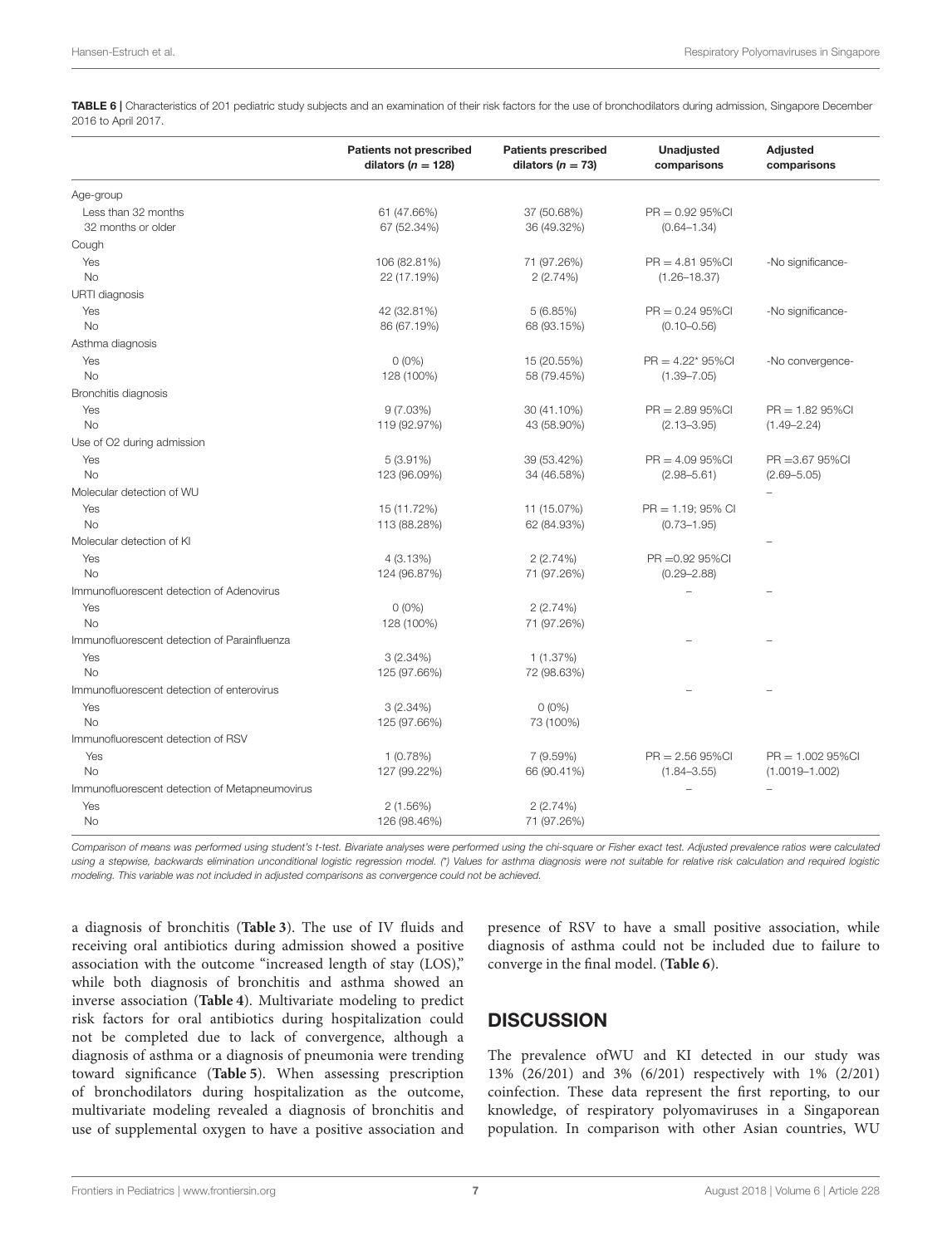prevalence has been reported as 7.0% in Korea, 4.2% in China, 6.29% in Thailand, 5.3% in the Philippines, and 16.4% in Japan [\(3,](#page-8-12) [4,](#page-8-13) [7,](#page-8-2) [17,](#page-8-9) [19\)](#page-8-14). The prevalence of KI has been reported as 1.0% in Korea, 2.7% in China, 1.99% in Thailand, 4.2% in the Philippines, and 3.0% in Japan [\(3,](#page-8-12) [4,](#page-8-13) [7,](#page-8-2) [17,](#page-8-9) [19\)](#page-8-14). The prevalence of WU in our study was higher than many other Southeast Asian countries and may be attributable to our use of a more sensitive qPCR detection methods as used in Teramoto et al. in Japan [\(19\)](#page-8-14). This study, like many previous prevalence studies, was not able to incorporate asymptomatic controls, however WU has been detected at proportions of 4.2 and 6.3% in children without respiratory symptoms [\(3,](#page-8-12) [20\)](#page-8-15). Additional patients with influenza and adenovirus infections were not available for study which could alter our study population to detect a higher prevalence of WU or KI.

Although previous studies suggest respiratory polyomaviruses as a cause of respiratory disease, pathogenicity has not been proven [\(2,](#page-8-3) [8](#page-8-4)[–13,](#page-8-5) [21\)](#page-8-16). If polyomaviruses were a clinically significant contributor to severe respiratory disease in the pediatric population one might expect infected individuals to have more severe presenting symptoms, more severe diagnoses, and require more interventions. Although presence of WU virus trended toward a significant association with SARI, it was not associated with any of the interventions or outcomes we studied. We interpret the lack of significant differences in clinical diagnoses or severe disease interventions between polyomavirus-positive and polyomavirus-negative patients to suggest that the overall clinical burden of WU, at least in this small study, was small. In contrast, RSV was associated with the use of supplemental oxygen (**[Table 2](#page-2-0)**) which demonstrated RSV's recognized increase in respiratory morbidity.

This study continues the trend toward detailed clinical reporting surrounding polyomavirus infections to produce more insightful knowledge regarding the association between these viruses and human disease as started by several groups [\(7,](#page-8-2) [17,](#page-8-9) [22,](#page-8-17) [23\)](#page-8-18). In their study, Rao et al. studied a much larger pediatric cohort and suggested a pathogenic role for KI virus based on the association between viral load and reported disease severity in Filipino patients with lower respiratory tract disease, but reported no such association with WU [\(7\)](#page-8-2). While the low number of KI positive patients in our study precludes the ability to comment on pathogenicity, the fact that all six KI patients met clinical criteria for SARI and were negative for non-polyomaviruses suggests that more clinical data should be gathered on KI positive patients. Both Rao et al. and our study are only cross-sectional snapshots of acute hospitalizations. A longitudinal study would be more valuable as it could permit a closer examination of morbidity, such as a reactivation or exacerbation of the symptoms of asthma  $(24-26)$  $(24-26)$ .

Other study limitations include a lack of clinically established cutoffs for determining respiratory polyomavirus infections based on molecular detection mechanisms. This is a consistent problem across studies such as ours, as the clinical impact of respiratory polyomaviruses has not been fully established. Given that the association between molecular evidence of WU and SARI was trending toward significance, our study might have benefitted from increasing the sample size to further

elucidate any possible association. Inherent in a study addressing clinical significance, there might be other causative pathogens in symptomatic patients which were not detected or were failed to be detected given the screening DFA clinical assay. Our study had a low viral co-infection prevalence and thus we cannot comment on how respiratory polyomavirus infection affects children already infected with another virus. Although most of our samples came from nasopharyngeal swabs, there is inherent variability in sampling techniques. All patients were screened with a respiratory virus diagnostic panel that did not include rhinovirus or bacterial pathogens. Bacterial pathogen diagnostics ordering was dependent on the clinical team and not often requested. In addition, the use of antibiotics varied based on the medical team and the case, with only some teams discontinuing antibiotic therapy after a positive viral screen. Finally, our study would have been strengthened through the additional study of asymptomatic controls to provide a reference point and we would want to include this population in future studies. However, the premise of this pilot study was to establish the prevalence of respiratory polyomaviruses in pediatric patients with respiratory symptoms in Singapore, which was found to be higher than other Southeast Asian countries, and to explore the clinical burden of these viruses for which further studies are indicated.

# **CONCLUSIONS**

We determined the prevalence of WU to be 13% and KI to be 3% which is high compared to other pediatric populations in SE Asia. Our results do not suggest that the molecular presence of WU in this Singaporean pediatric population with respiratory symptoms was associated with SARI or clinical interventions suggestive of severe respiratory illness.

# AUTHOR CONTRIBUTIONS

CH-E, GG, KT, and JL contributed toward conception and design of the study. CH-E and KT recruited patients and collected samples. CH-E performed the chart review, organized the database, and performed the molecular assays. CH-E, BA, and KC performed the statistical analysis; CH-E, KC, and GG wrote the first draft of the manuscript. All authors contributed to manuscript revision, read and approved the submitted version.

# FUNDING

This study was funded via startup funds provided by the Duke NUS Graduate Medical School.

# ACKNOWLEDGMENTS

This study was approved by the SingHealth IRB (CIRB Ref No.: 2016/2952) and Duke IRB (Ref No: Pro00079130). We thank Dr. Mee Poh Kian and Tham Nguyen at Duke NUS for helping set up the assay; Dr. Nancy W. Tee, Dr. Loo Liat Hui, Soong Han